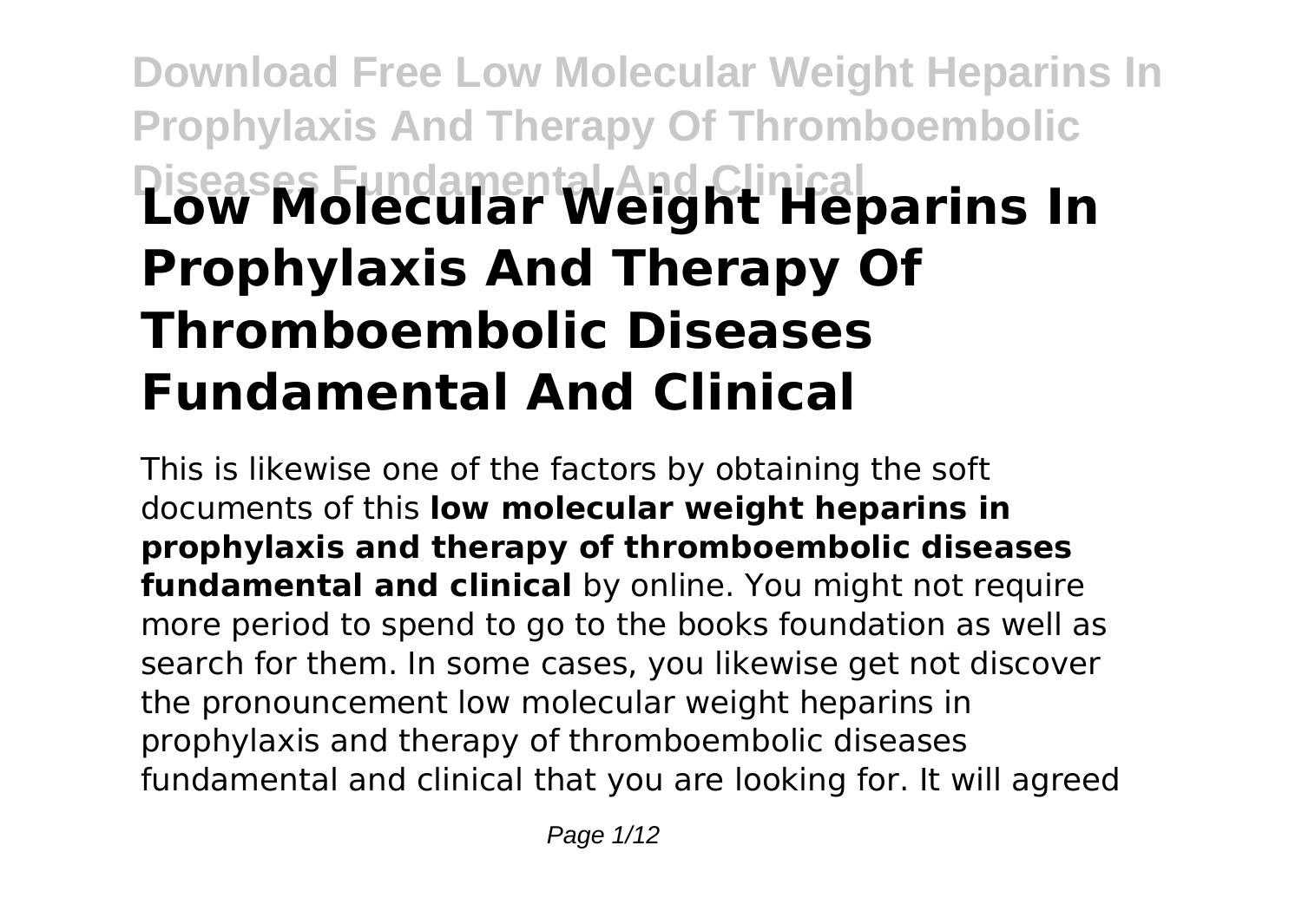However below, in the same way as you visit this web page, it will be therefore unquestionably easy to acquire as with ease as download lead low molecular weight heparins in prophylaxis and therapy of thromboembolic diseases fundamental and clinical

It will not admit many era as we tell before. You can complete it though perform something else at house and even in your workplace. as a result easy! So, are you question? Just exercise just what we present below as skillfully as review **low molecular weight heparins in prophylaxis and therapy of thromboembolic diseases fundamental and clinical** what you like to read!

OpenLibrary is a not for profit and an open source website that allows to get access to obsolete, books from the internet archive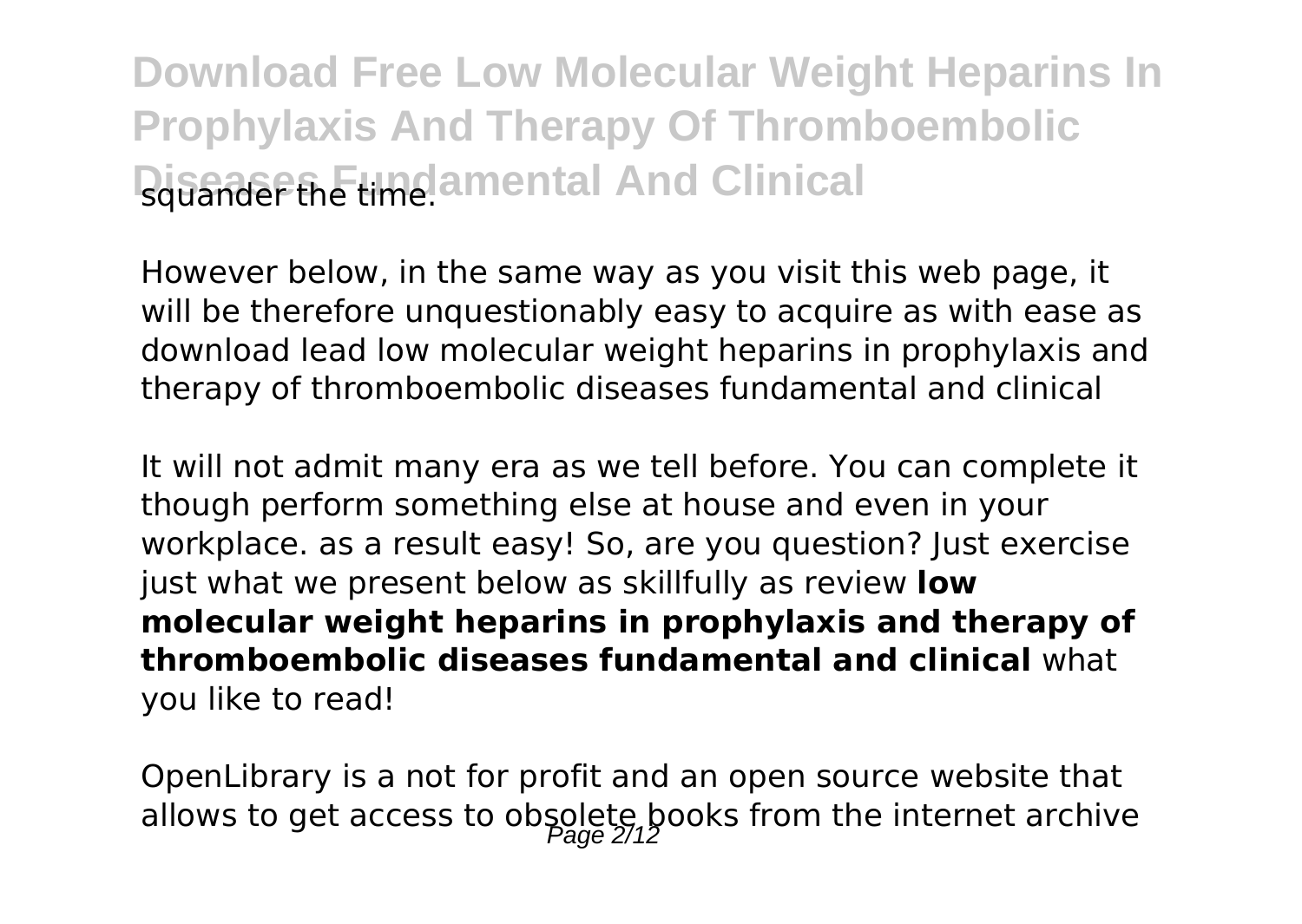**Download Free Low Molecular Weight Heparins In Prophylaxis And Therapy Of Thromboembolic Dideven get information on nearly any book that has been** written. It is sort of a Wikipedia that will at least provide you with references related to the book you are looking for like, where you can get the book online or offline, even if it doesn't store itself. Therefore, if you know a book that's not listed you can simply add the information on the site.

#### **Low Molecular Weight Heparins In**

Low-molecular-weight heparin is a class of anticoagulant medications. They are used in the prevention of blood clots and treatment of venous thromboembolism and in the treatment of myocardial infarction. Heparin is a naturally occurring polysaccharide that inhibits coagulation, the process that leads to thrombosis. Natural heparin consists of molecular chains of varying lengths, or molecular weights. Chains of varying molecular weights, from 5000 to over 40,000 Daltons, make up polydisperse phar  $P_{\text{face } 3/12}$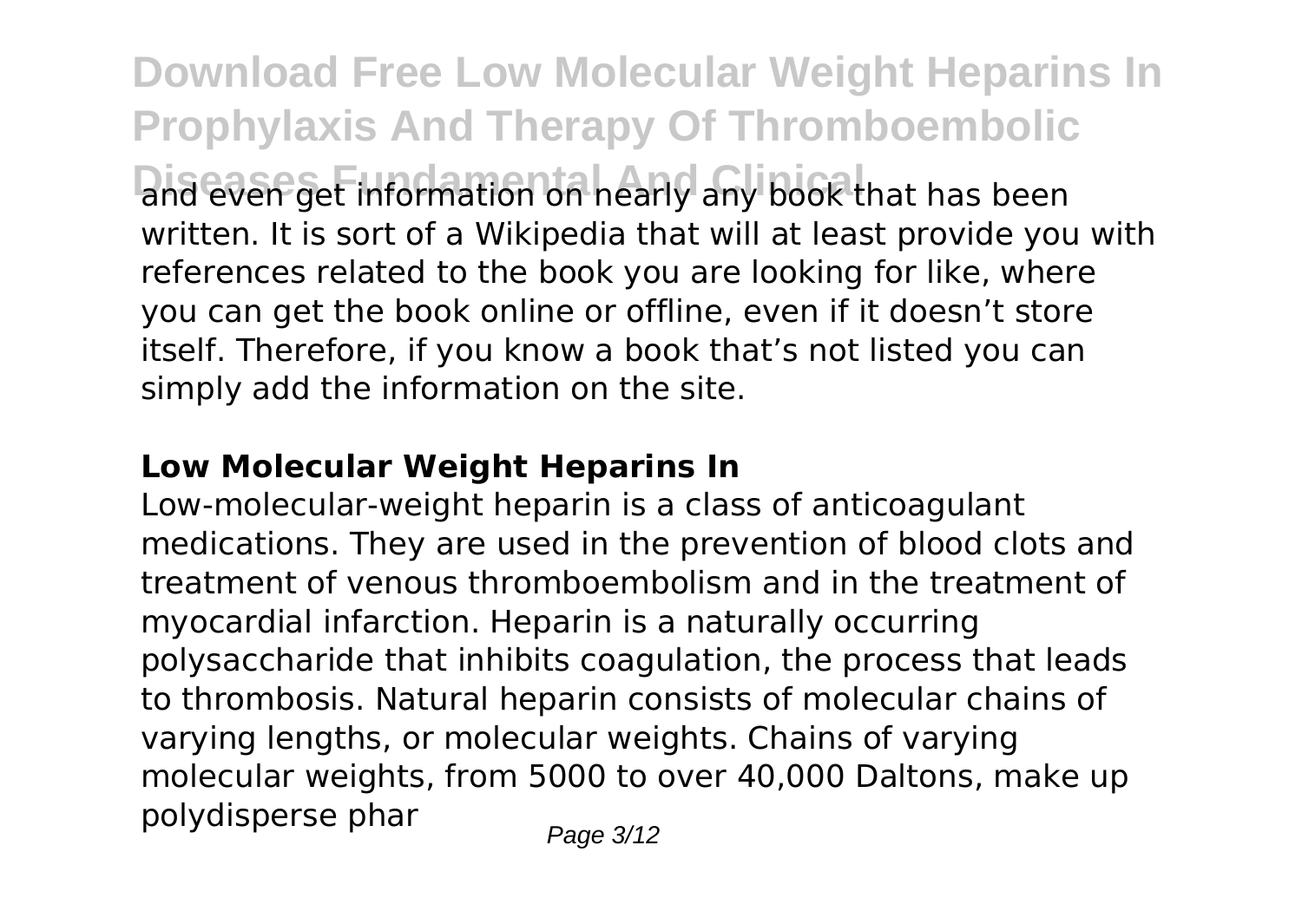#### **Low-molecular-weight heparin - Wikipedia**

Low Molecular Weight Heparin (LMWH) Low Molecular Weight Heparin (LMWH), as its name suggests, is derived from Unfractionated Heparin (UFH) by digestion or depolymerization of longer chains of heparin into shorter chains by chemical or enzymatic means. These short strands make LMWH last longer and act more predictably in the body than UFH.

#### **Low Molecular Weight Heparin (LMWH) | Blood Clots**

Low molecular weight heparins have been used to prevent venous thromboembolism in patients who have had an ischemic stroke and have lower extremity weakness {11}. Pooled data indicate that the incidence of leg DVT is 42% in these patients {11}.

### Low molecular weight heparin Drug Information,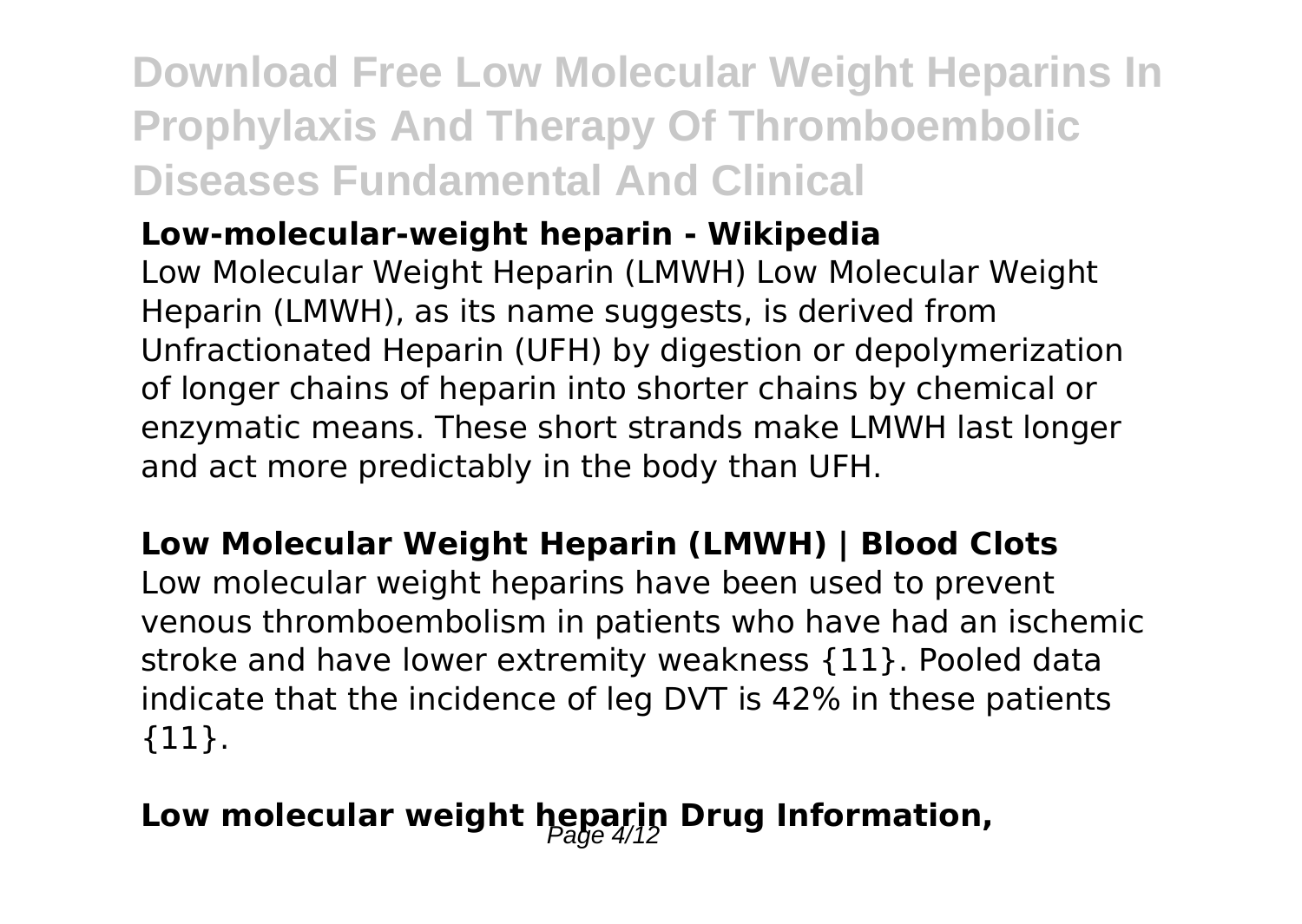Low-molecular-weight heparin is derived from standard heparin through either chemical or enzymatic depolymerization. Whereas standard heparin has a molecular weight of 5,000 to 30,000 daltons,...

#### **Low-Molecular Weight Heparin in Preventing and Treating ...**

Unfractionated heparin (UFH) entered medical usage in the 1930s and was the mainstay of acute anticoagulation until the 1980s, when low-molecular-weight heparins (LMWHs) became available. At this time, the acquisition cost of LMWHs, being greater than that of UFH, was a significant barrier to their …

### **Pharmacoeconomics of low-molecular-weight heparins ...**

Low Molecular Weight Heparins (LMWHs) are frequently used for treatment and for prophylaxis of variety of thromboembolic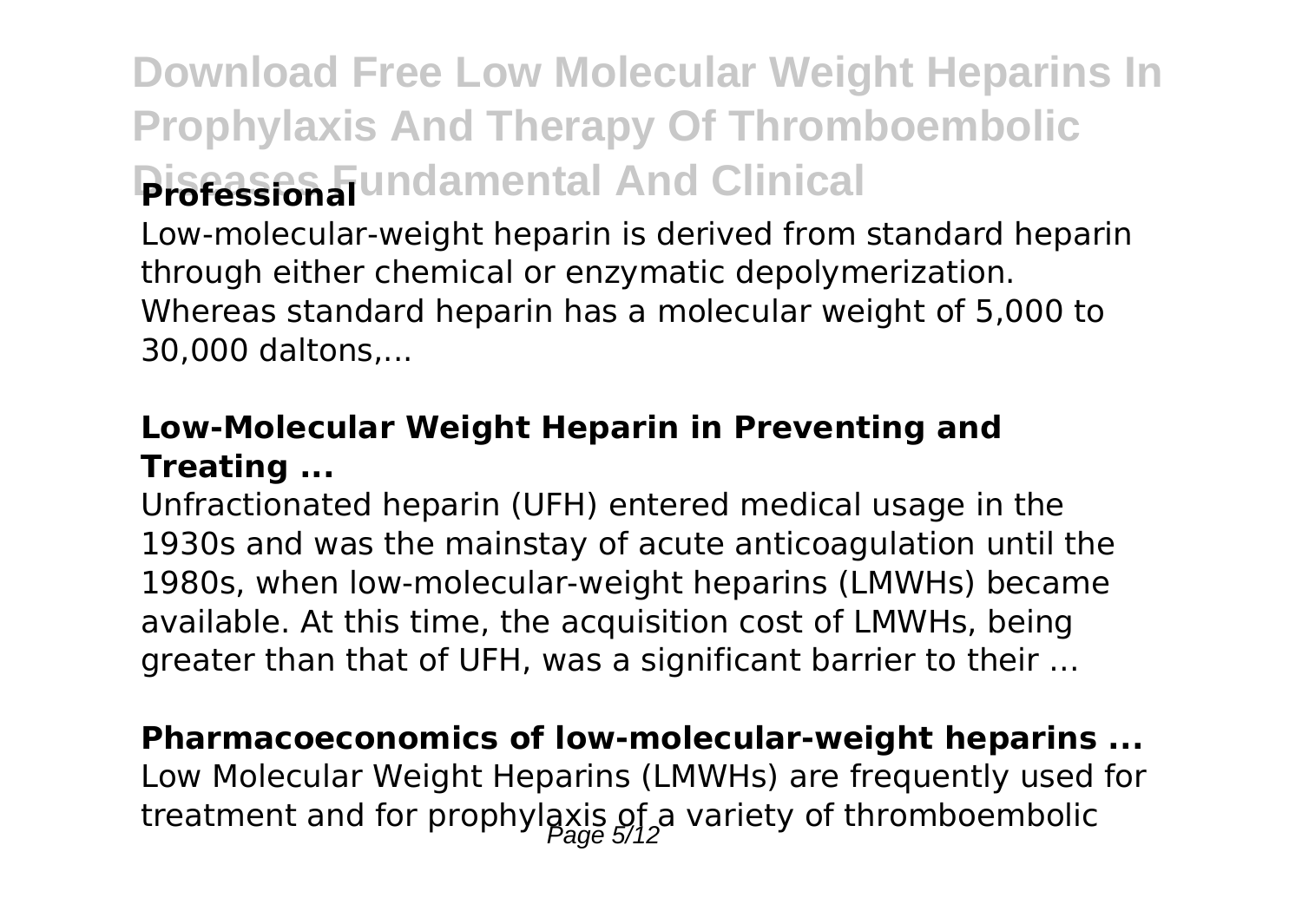**Download Free Low Molecular Weight Heparins In Prophylaxis And Therapy Of Thromboembolic Donditions.** In the 26 months up to March 2014 the National Reporting and Learning System (NRLS) received 75 medication incidents where LMWHs were used despite known contraindications. Incidents included use of LMWH for either

#### **Patient Stage One: Warning Harm from using Low Molecular ...**

Unfractionated heparin given subcutaneously is likely just as effective as low-molecular-weight heparin for the outpatient treatment of venous thromboembolism, and you don't have to check partial...

**Is Unfractionated Heparin Equivalent to Low-Molecular ...** High molecular weight heparins require daily blood monitoring to check the aPTT. Low molecular weight heparins give a better anticoagulant response and do not need daily blood monitoring. Heparin is used to treat or prevent clots in conditions where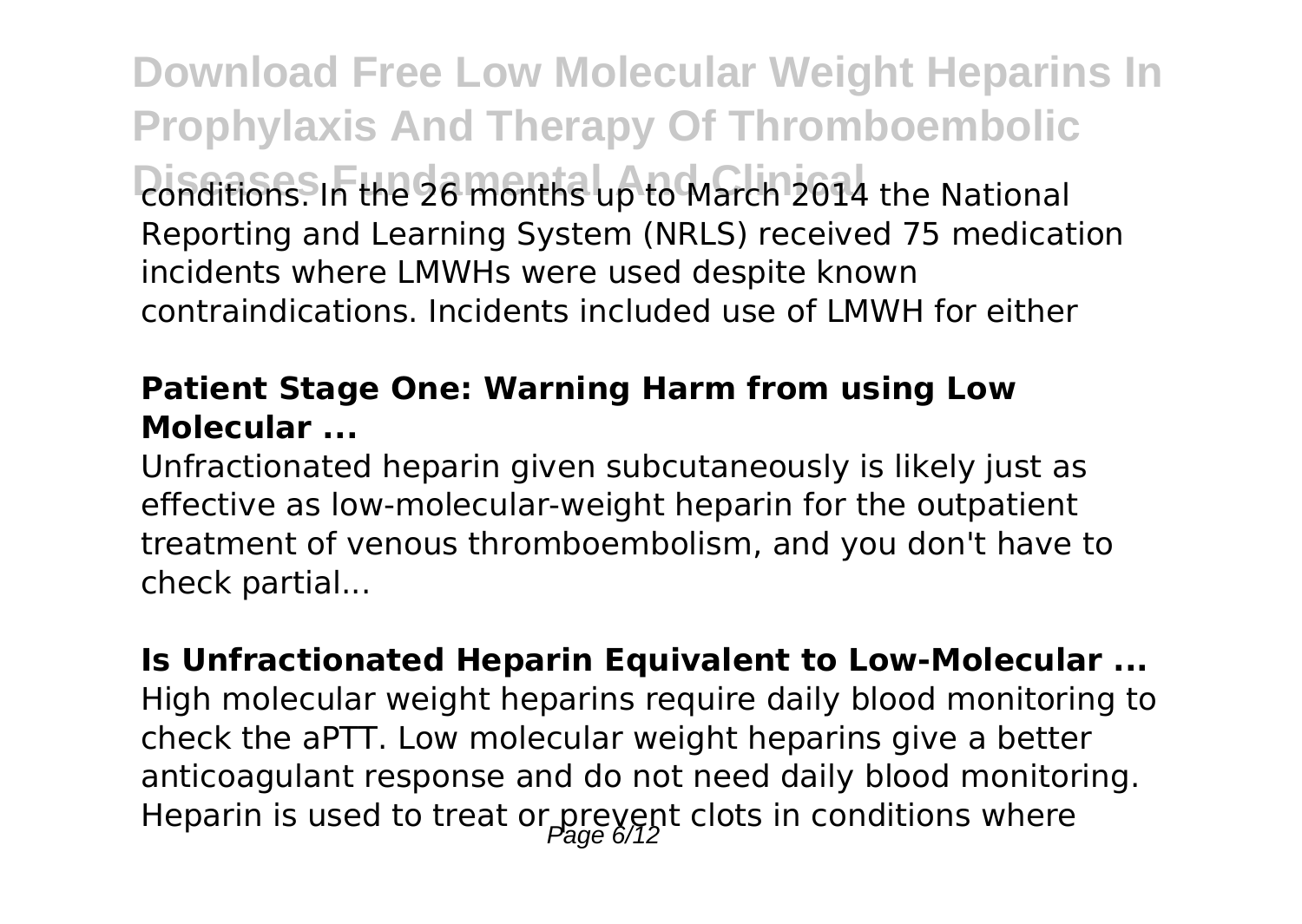**Download Free Low Molecular Weight Heparins In Prophylaxis And Therapy Of Thromboembolic Diseases Fundamental And Clinical** there is a high risk of clot formation and thromboembolism , such as in atrial fibrillation , myocardial infarction, deep vein thrombosis , knee and hip surgery and so on.

#### **List of Heparins - Drugs.com**

low-molecular-weight heparins (LMWHs) as prophylaxis and treatment of venous thromboembolism and acute coronary syndromes in patients with impaired renal function or obesity. DATA SOURCES: Multiple MEDLINE searches were performed (November 2008) to identify studies for inclusion, using a comprehensive list of search terms

#### **Low-molecular-weight heparins in renal impairment and**

**...**

Unfractionated heparin is largely replaced by low molecular weight heparin in the management of venous thromboembolism treatment and management and acute coronary syndrome.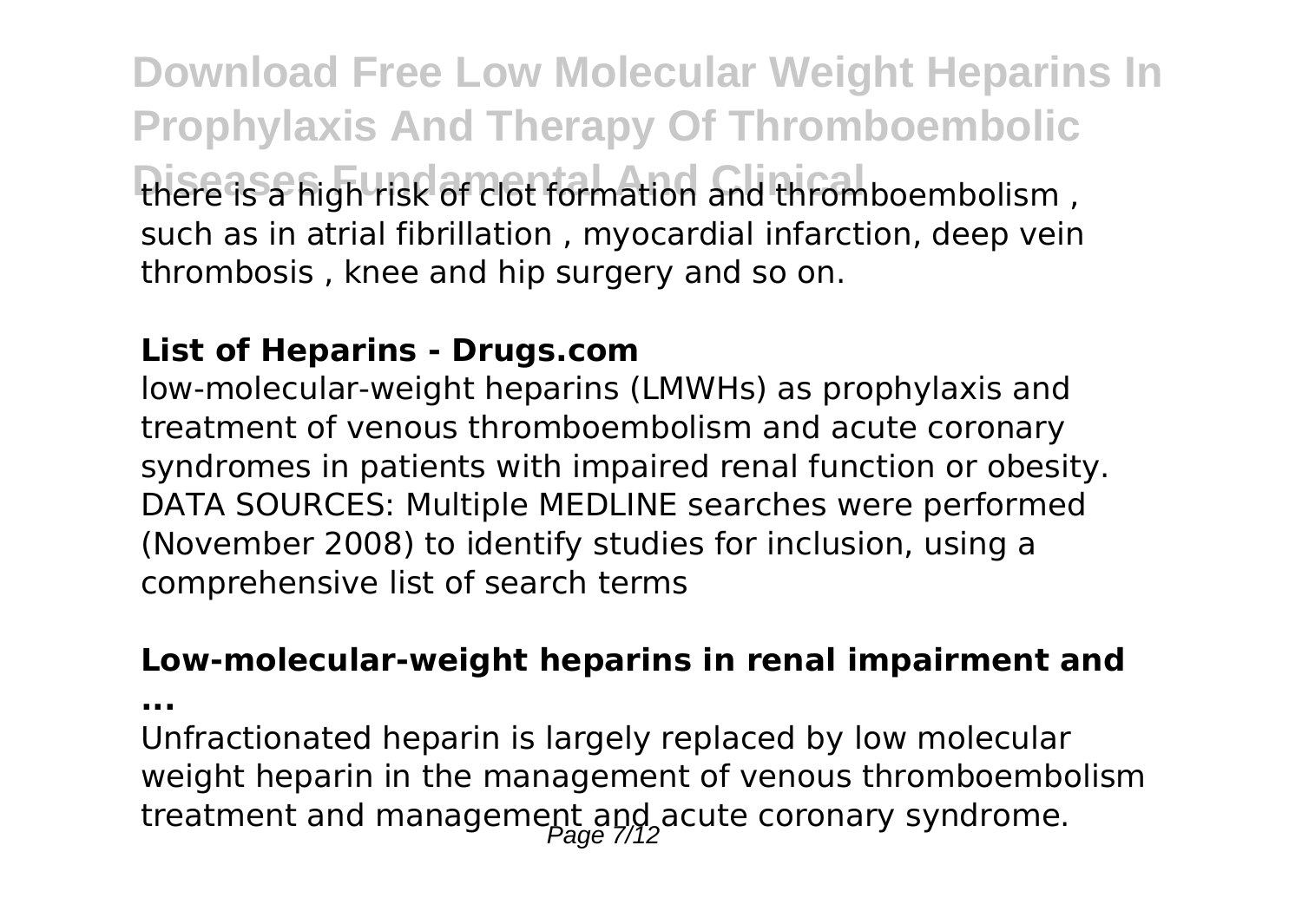**Download Free Low Molecular Weight Heparins In Prophylaxis And Therapy Of Thromboembolic Diseases Fundamental And Clinical** LMWH (Low molecular weight heparin) is also preferably used for venous thrombosis prophylaxis. Difference between unfractionated heparin and low molecular weight heparin.

#### **Difference - Unfractionated (Standard) Heparin and LMWH ...**

Anticoagulation with low molecular weight heparins (LMWHs) is a well-established antithrombotic practice for primary and secondary thromboprophylaxis during pregnancy. There has been evidence that heparin and its derivatives could exert a beneficial effect in preventing gestational vascular complications [ 3, 8 ].

#### **Low molecular weight heparins use in pregnancy: a practice ...**

Low molecular weight heparins potentially have significant advantages over unfractionated heparin and oral anticoagulants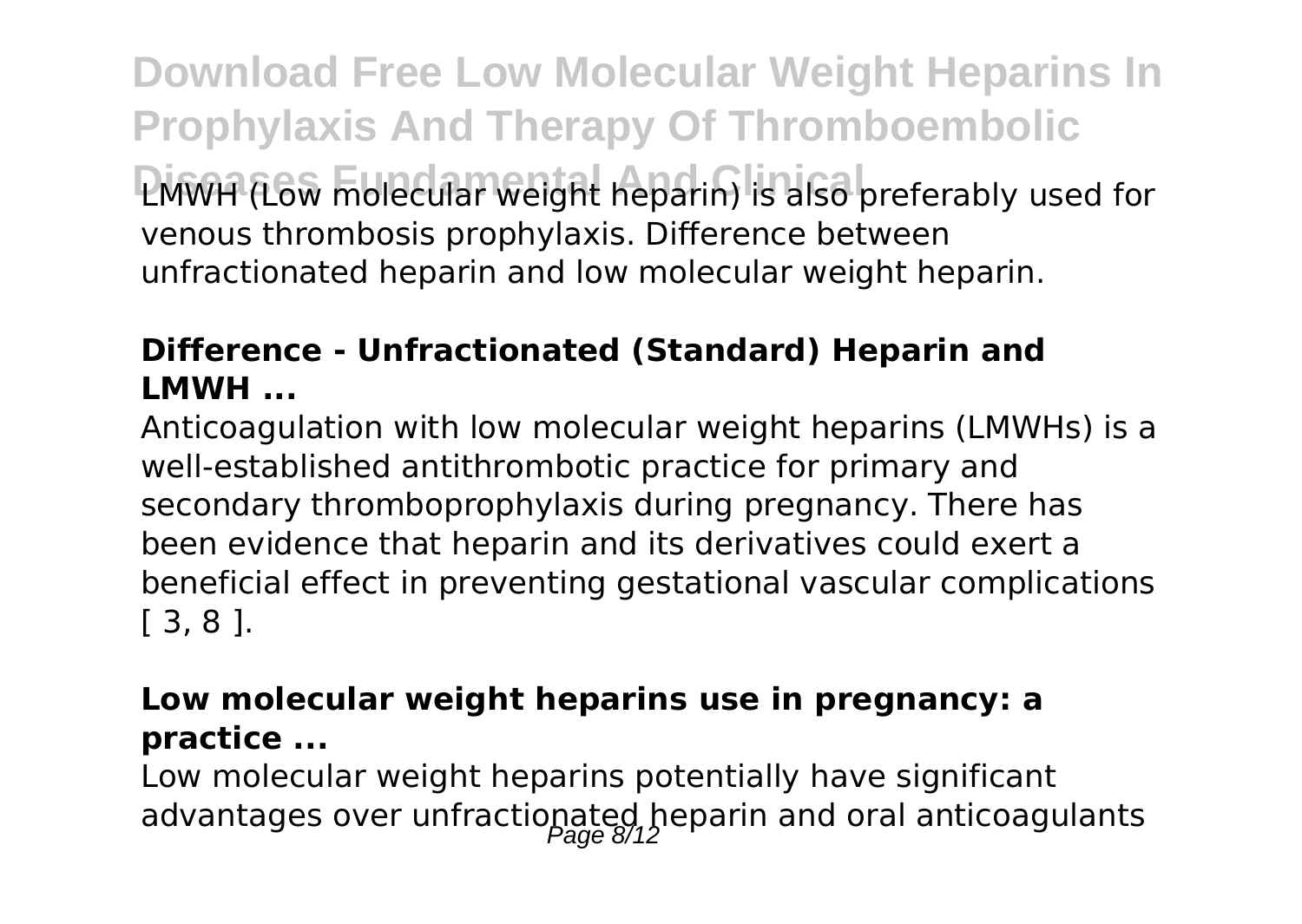**Download Free Low Molecular Weight Heparins In Prophylaxis And Therapy Of Thromboembolic** For both the prevention and treatment of thromboembolic events in children. Compared to standard heparin, low molecular weight heparins have superior bioavailability, a longer half-life, and

#### **Low molecular weight heparin in children.**

Global Low Molecular Weight Heparin market Research presents a Comprehensive scenario Which can be segmented according to producers, product type,

#### **Low Molecular Weight Heparin Market Current Trends, SWOT ...**

By definition LMWH consists of heparin salts/polysaccharide chains with average weight of 8000 Da. Atleast, 60% of the heparin molecules in LMWH are weighing less than 8000Da. Some LMWH heparins available in the market are Bemiparin, Certoparin, Dalteparin etc. Anticoagulant effect is high in LMWH. It is given as a subcutaneous injection.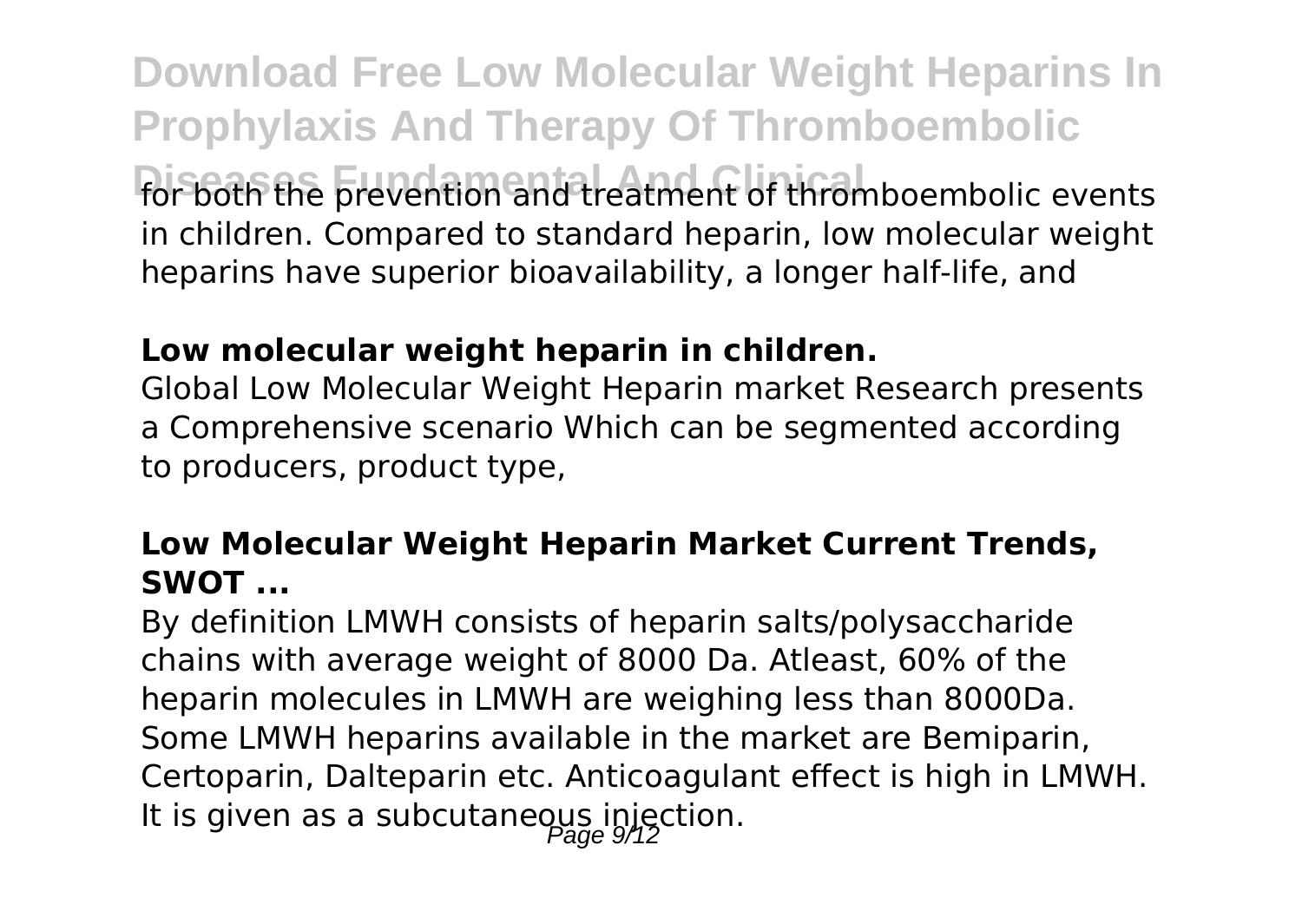### **Difference Between LMWH and Heparin | Compare the ...**

Thromboprophylaxis with low-molecular-weight heparin is known to prevent deep-vein thrombosis in acutely ill medical patients. This large trial showed no effect of enoxaparin on 30-day mortality,...

#### **Low-Molecular-Weight Heparin and Mortality in Acutely Ill**

**...**

Low molecular weight heparins – should treatment doses be used in patients with renal impairment? Published 26th May 2020, updated 27th May 2020 · South West Medicines Information and Training. Randomised controlled trials evaluating LMWH efficacy and safety have generally excluded patients with severe renal impairment (RI).

## Low molecular weight heparins - should treatment doses